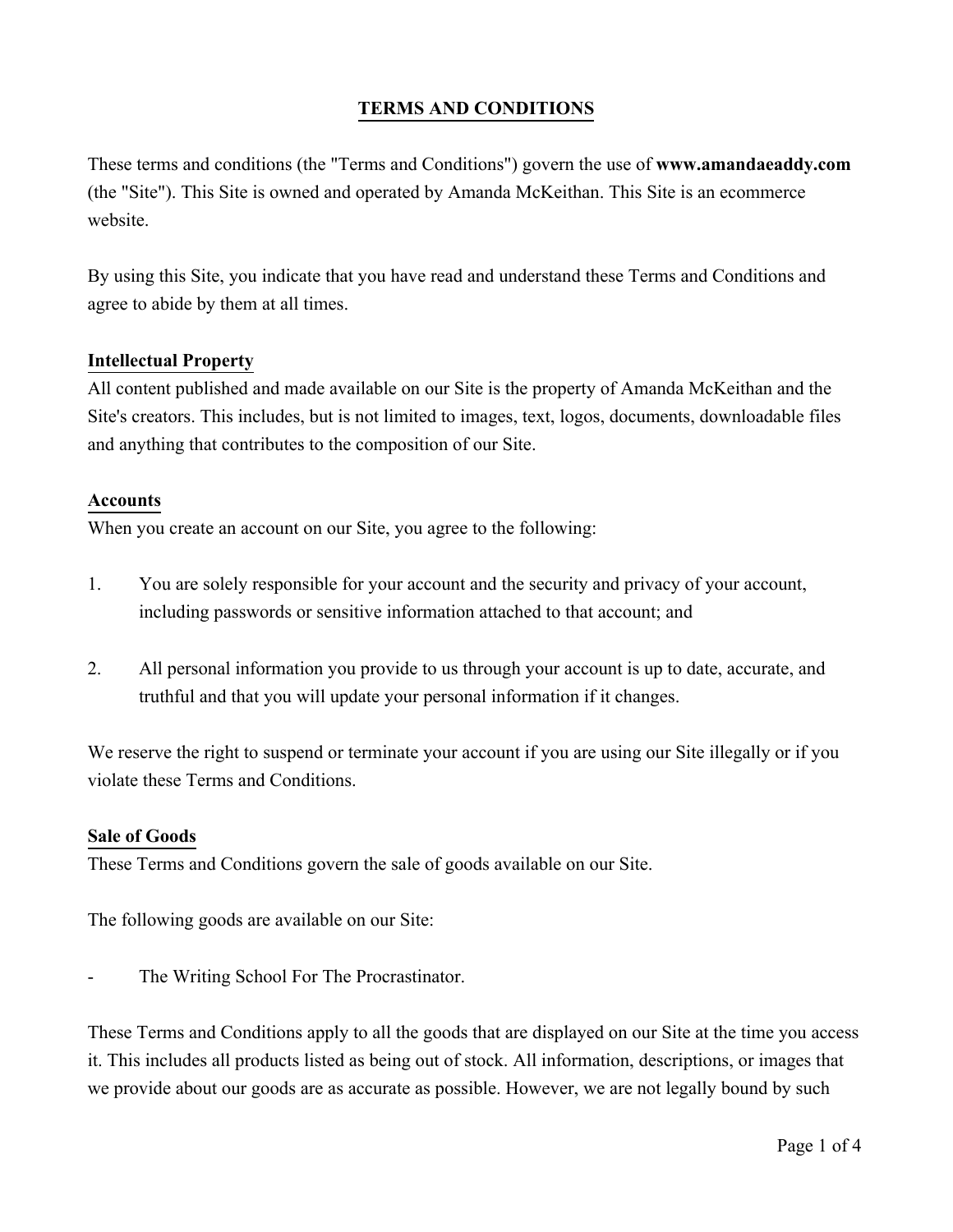information, descriptions, or images as we cannot guarantee the accuracy of all goods we provide. You agree to purchase goods from our Site at your own risk.

We reserve the right to modify, reject or cancel your order whenever it becomes necessary. If we cancel your order and have already processed your payment, we will give you a refund equal to the amount you paid. You agree that it is your responsibility to monitor your payment instrument to verify receipt of any refund.

# **Third Party Goods and Services**

Our Site may offer goods and services from third parties. We cannot guarantee the quality or accuracy of goods and services made available by third parties on our Site.

# **Payments**

We accept the following payment methods on our Site:

- Credit Card:
- PayPal; and
- Debit.

When you provide us with your payment information, you authorize our use of and access to the payment instrument you have chosen to use. By providing us with your payment information, you authorize us to charge the amount due to this payment instrument.

If we believe your payment has violated any law or these Terms and Conditions, we reserve the right to cancel or reverse your transaction.

### **Consumer Protection Law**

Where any consumer protection legislation in your jurisdiction applies and cannot be excluded, these Terms and Conditions will not limit your legal rights and remedies under that legislation. These Terms and Conditions will be read subject to the mandatory provisions of that legislation. If there is a conflict between these Terms and Conditions and that legislation, the mandatory provisions of the legislation will apply.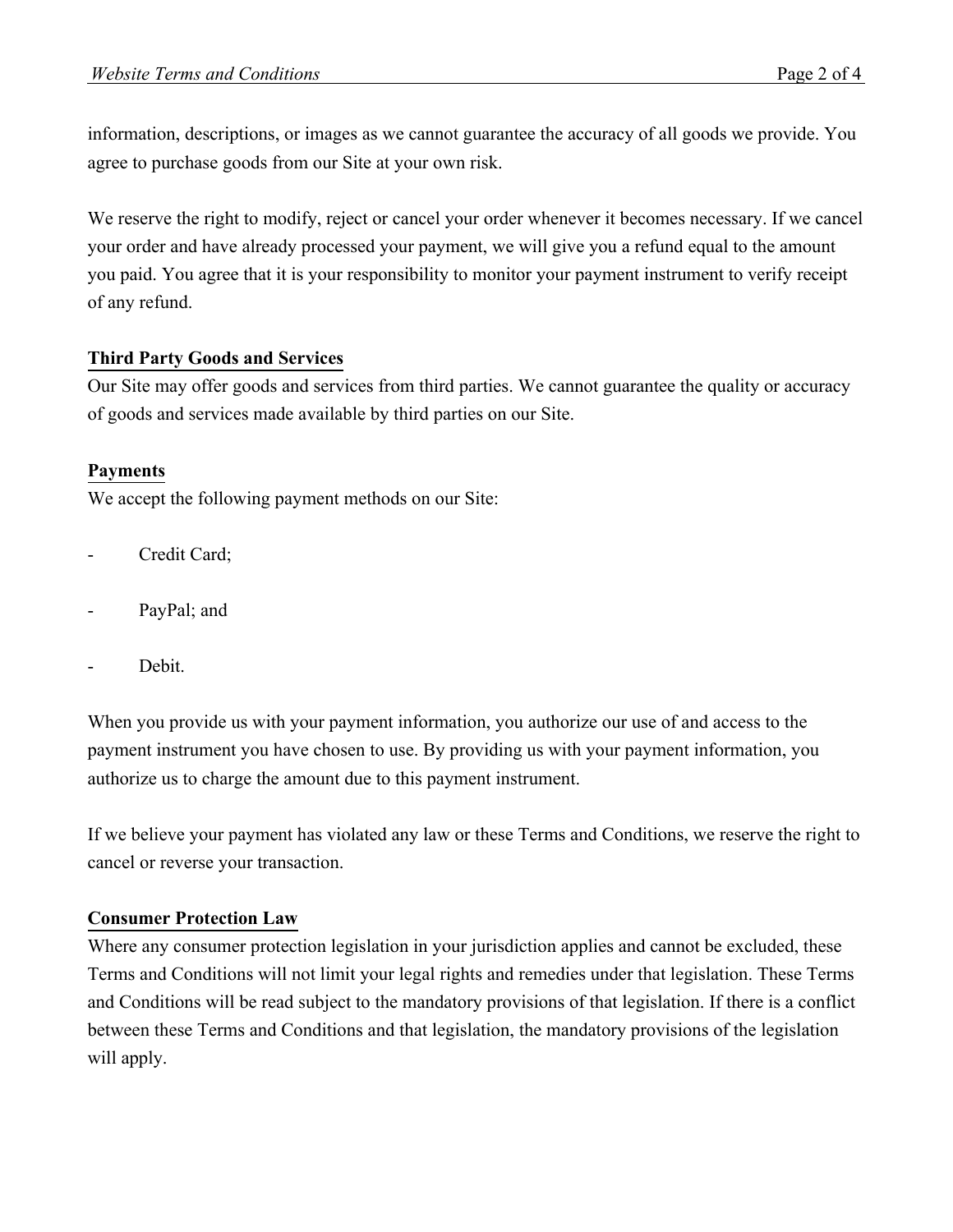### **Links to Other Websites**

Our Site contains links to third party websites or services that we do not own or control. We are not responsible for the content, policies, or practices of any third party website or service linked to on our Site. It is your responsibility to read the terms and conditions and privacy policies of these third party websites before using these sites.

# **Limitation of Liability**

Amanda McKeithan and our directors, officers, agents, employees, subsidiaries, and affiliates will not be liable for any actions, claims, losses, damages, liabilities and expenses including legal fees from your use of the Site.

# **Indemnity**

Except where prohibited by law, by using this Site you indemnify and hold harmless Amanda McKeithan and our directors, officers, agents, employees, subsidiaries, and affiliates from any actions, claims, losses, damages, liabilities and expenses including legal fees arising out of your use of our Site or your violation of these Terms and Conditions.

### **Applicable Law**

These Terms and Conditions are governed by the laws of the Commonwealth of Virginia.

### **Severability**

If at any time any of the provisions set forth in these Terms and Conditions are found to be inconsistent or invalid under applicable laws, those provisions will be deemed void and will be removed from these Terms and Conditions. All other provisions will not be affected by the removal and the rest of these Terms and Conditions will still be considered valid.

### **Changes**

These Terms and Conditions may be amended from time to time in order to maintain compliance with the law and to reflect any changes to the way we operate our Site and the way we expect users to behave on our Site. We will notify users by email of changes to these Terms and Conditions or post a notice on our Site.

### **Contact Details**

Please contact us if you have any questions or concerns. Our contact details are as follows: